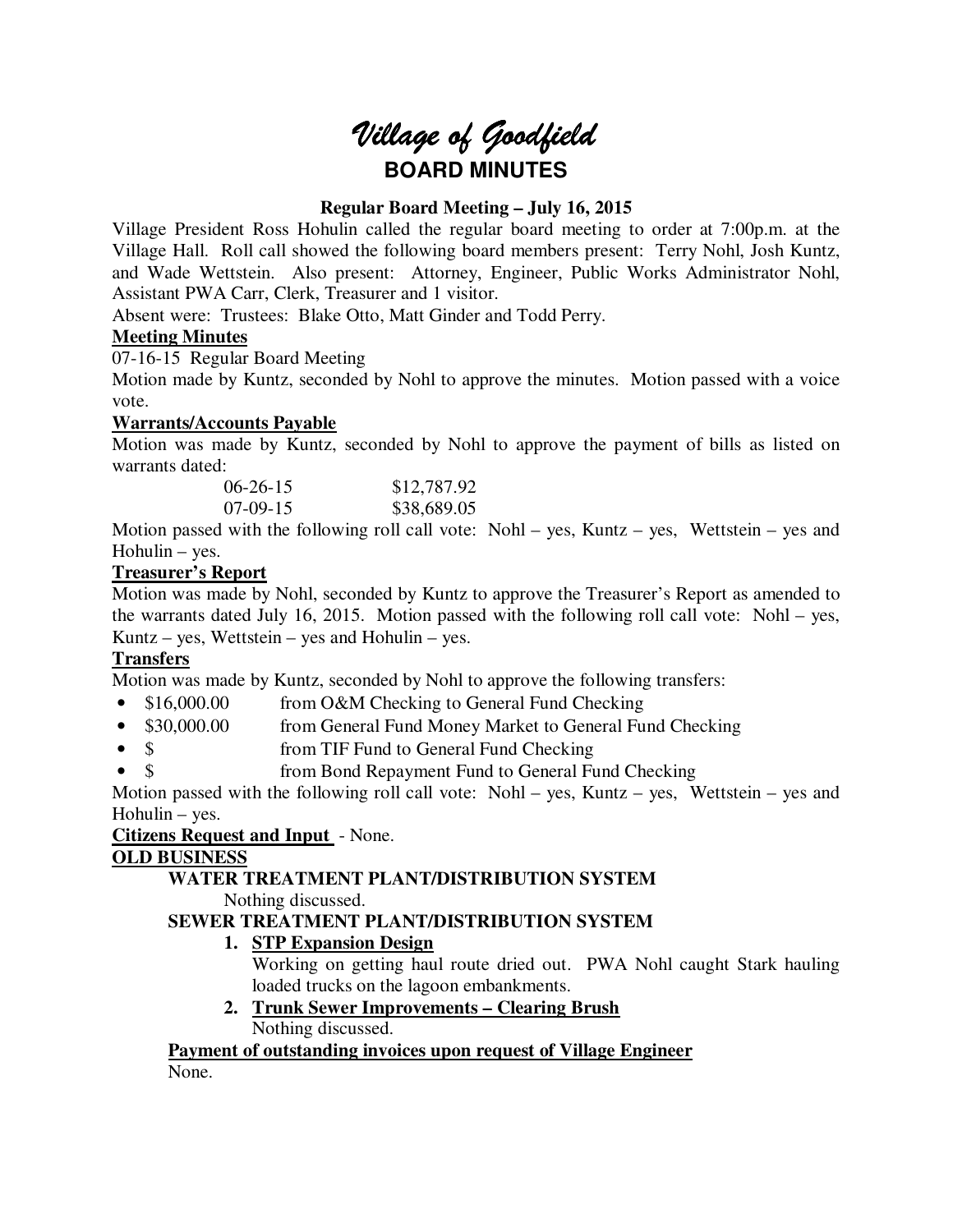#### **Goodfield Business Park**

Nothing discussed.

#### **Appointments**

Remove from agenda.

#### **Possible acquisition of decommissioned Ameren Substation**

Nothing discussed.

## **Street Repairs/MFT**

## **Sealcoat**

Paperwork has been sent to IDOT. Hope to be doing the work by the end of July. Any patchwork that needs to be done prior to seal coating should be done.

## **Robinson Street Overlay**

Contracts have been sent to IDOT.

## **Possible Annexation**

Nothing discussed.

#### **Budget / Appropriations Ordinance**

Motion was made by Nohl, seconded by Wettstein to approve Appropriation Ordinance #15-07. Motion passed with the following roll call vote: Nohl – yes, Kuntz – yes, Wettstein – yes and Hohulin – yes.

## **New Pick-up Truck**

Truck is ordered. Should be done mid-August. Deer Creek is interested in buying the 02 pick-up.

#### **Generator at Tower 2**

Zeller's have the generator and will install it in about a month.

## **08 GMC Dump Bed Work**

Koenig has truck and should have it for a couple of weeks to complete work.

#### **NEW BUSINESS**

## **Communication Concepts – Copier Contract**

Motion was made by Wettstein, seconded by Kuntz to approve copier contract with Communications Concepts for \$612.00. Motion passed with the following roll call vote: Nohl – yes, Kuntz – yes, Wettstein – yes and Hohulin – yes.

# **Approval of Audit Report**

John Grimes, CPA, presented the Audit Report and Management letter.

Motion was made by Kuntz, seconded by Nohl to approve the Audit Report and Management Letter as presented. Motion passed with the following roll call vote: Nohl – yes, Kuntz – yes, Wettstein – yes and Hohulin – yes.

# **Woodford County Animal Control Agreement**

Motion was made by Wettstein, seconded by Nohl to approve the Intergovernmental Agreement for Animal Control Services. Motion passed with the following roll call vote: Nohl – yes, Kuntz – yes, Wettstein – yes and Hohulin – yes.

## **Speed Limit Sign on Hickory Turn**

Nothing discussed.

#### **Schedule Committee Meetings**

None scheduled.

## **Municipal Calendar**

Completed.